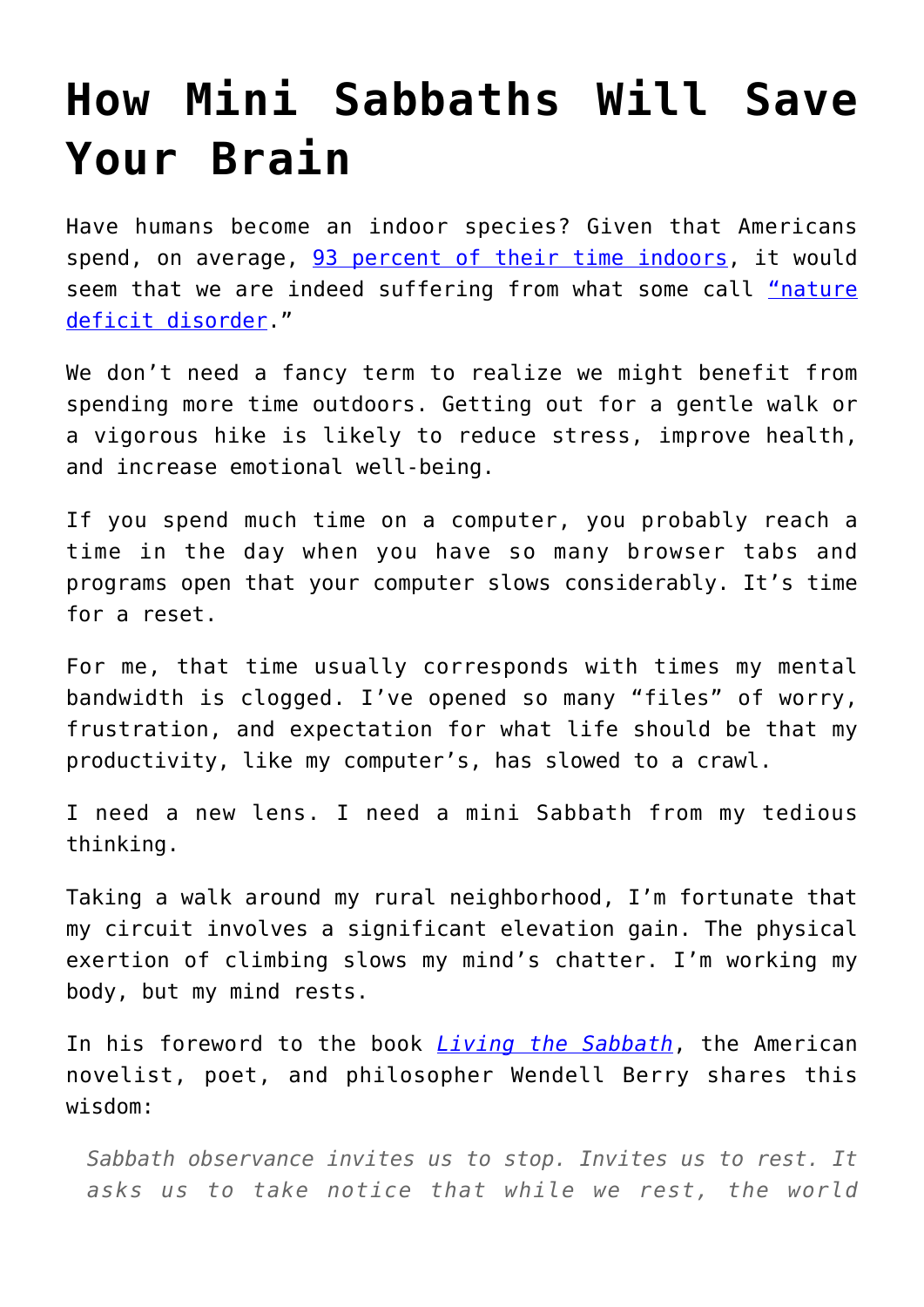*continues without our help. It invites us to delight in the world's beauty and abundance.*

As the velocity of our thinking slows, we see the truth in Berry's simple observation. You won't see this truth, you won't be taking a mini Sabbath, if you're checking your phone while you walk. Now is the time to disconnect and free your mind from digital distractions.

In his 1862 essay *[Walking](https://www.bartleby.com/28/15.html)*, Henry David Thoreau calls the practice a "noble art." Over 150 years ago, Thoreau, too, observed people were spending too much time indoors:

*I confess that I am astonished at the power of endurance, to say nothing of the moral insensibility, of my neighbours who confine themselves to shops and offices the whole day for weeks and months, ay, and years almost together.*

Thoreau admitted that he could not "stay in [his] chamber for a single day without acquiring some rust."

Walking is more than exercise and the burning of calories. Thoreau put it this way: "The walking of which I speak has nothing in it akin to taking exercise… but is itself the enterprise and adventure of the day."

Looking far towards the mountains and into the forest, my thinking slows. Noticing beauty helps empty my mind of petty concerns. Fresh ideas can get a word in edgewise. As I drop my judgments and resistance, some problems simply disappear. Creative ideas arise without effort.

When my walk is over, I have new choices for using my energy. Berry reminds us that the world God made is imbued with a wholeness that "could adapt and change." God's creation is a "living work" in which "we humans, by *our* particular nature, must participate for better or worse."